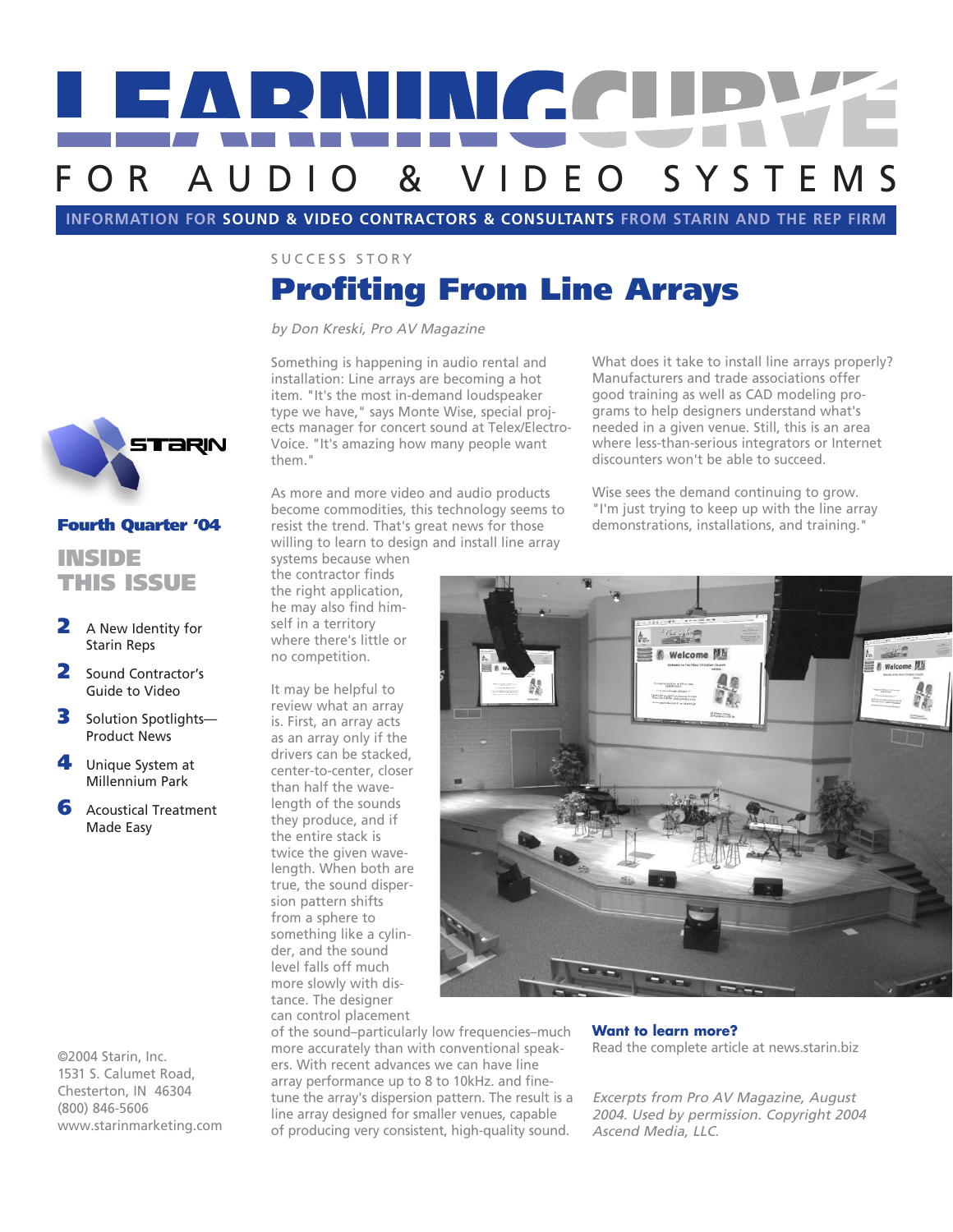# A Contractor's Guide to Projector and Panel Applications

by Bill Mullin, CTS

Computer and video display continues to offer more and more opportunities for new business, whether you call on business and industry, education or house of worship customers. So, let's take a look at the basic considerations for applying display technology.

### The ideal screen size

Flat panel monitors are offering better and better alternatives to projectors, particularly as prices come down. Yet the real determination of how appropriate the panel would be is the ratio of screen size to audience size.

There are some rules of thumb:

- The screen height should be 1/6 of the distance from the screen to the furthest viewer.
- The bottom of the screen should be at least 48" above the floor or within line-ofsight of the furthest viewer.
- The front row should be 2 times the screen width.

From these few rules, you can quickly see that a 50" plasma with a screen height of 24.5" would satisfy only those viewers no further than 147" away–about 12 feet. For any larger application, projection remains the best means of serving an audience with legible text and clearly seen graphics.

### Positioning a projector and screen

How should you position your projector and screen in a sizable room?



you to position the projector. We supply one in the Starin BenQ price guide. Since most projectors have a zoom lens, you have a range of distances for throwing a given image size. A BenQ PB7220, for example, has a short throw lens, so your positioning will be near the screen, in our example anywhere from 131" to 171" from the screen to the lens.

Now if for some reason you can't place your projector at this distance, you may use a replacement lens or a lens adapter. To select a different lens, consider the ratio of the focal length of the lens along with the screen width and the distance from the projector to the screen. The formula is distance/width. For example, if you had a 10' wide screen and a distance of 10', you'd need a lens with a 1:1 ratio. If your distance changed to 20', you would need a lens with a 2:1 ratio.

Due to the different sizes of the LCD panel used in each projector, the actual focal length of the required lens varies. An exact formula uses the panel size:

Lens focal length =  $\frac{\text{throw distance x LCD panel diagonal}}{}$ screen diagonal



To achieve that, maximum width of row = distance to screen

In the case of the new BenQ PB9200, for example, you would use .99" as your panel diagonal.

Now you have the place to install the projector, directly on axis to the screen. What happens if there is some infrastructure, like duct work, preventing you from mounting there? You smart guys may say,

continued on page 5

The new BenQ PB9200, ideal for HOW and other large venue installations, provides native XGA (UXGA compressed), 800:1 contrast, 4500 ANSI lumens, inter-changeable lenses, integrated RJ-45 input for network control, horizontal and vertical keystone correction, lens shift & progressive scan.

# A New Identity For Starin Reps

**"The Rep Firm" created within Starin organization**



A new division–The Rep Firm–has been organized within Starin Marketing, Inc.to handle field sales and marketing of lines that franchise and deliver direct from their factories.

"With the growth of the distributing business, it has become more and more important for our manufacturers' rep side to have its own identity," says Jim Starin, president and owner. "The change reflects an increasing commitment to the rep side of the business."

Jim founded the company in 1988 to provide customer service, sales and technical support to sound contractors, music stores and AV dealers. We now have six offices across ten states handling audio, video, projection, control, security and teleconferencing products. The Starin name continues to apply to the overall corporation & the distribution division.

**rari**n

2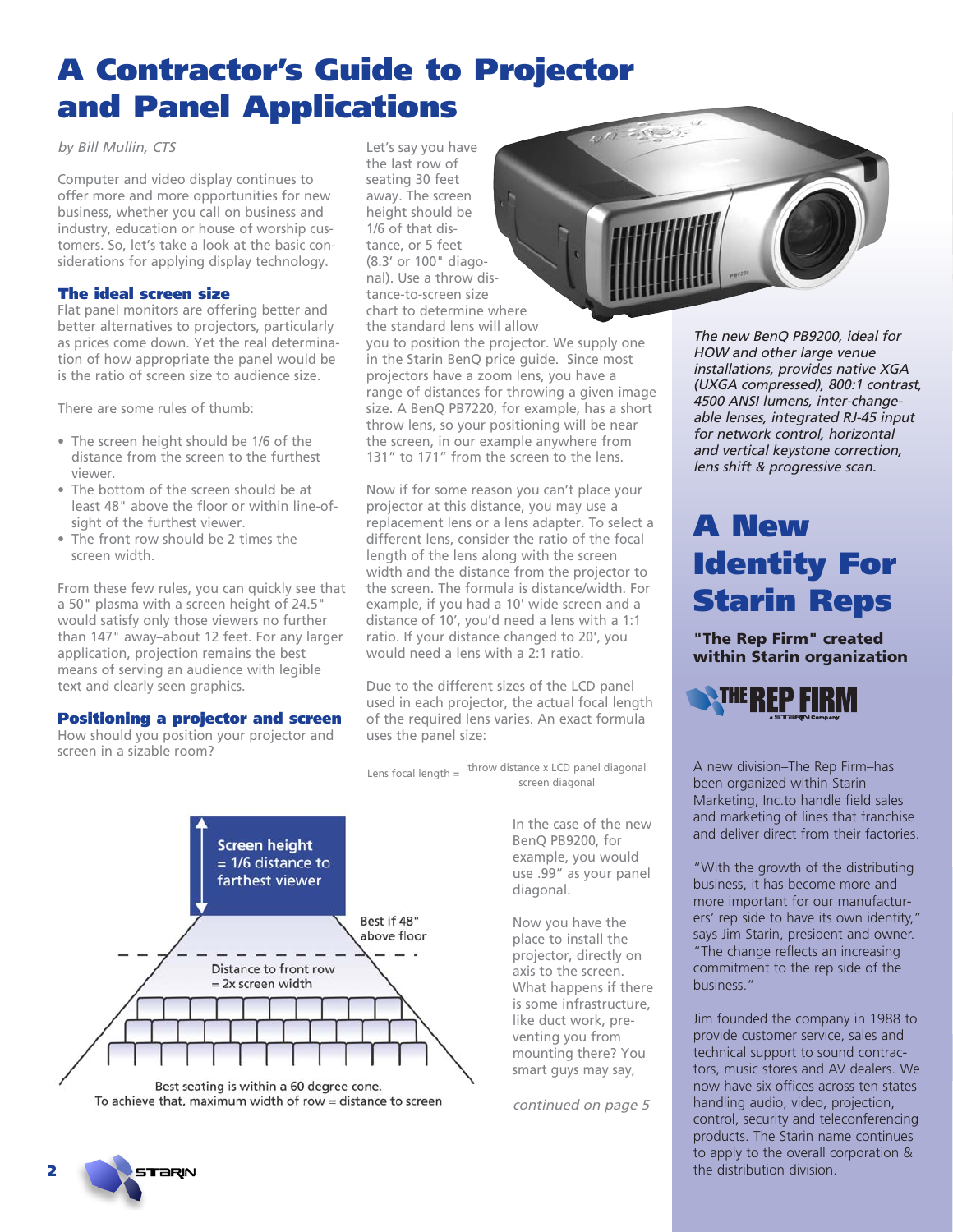# Solution Spotlight

### **V ZX-5 Loudspeaker**



a 2-in ND2 compression driver, with integrated rigging. Two coverage patterns available: 90° x 50° and  $60^\circ$  x  $60^\circ$  for tighter, longer throw in reverberant spaces. Also with floor monitor feet it can adjust to 45 or 55 degree angles.

### **Telex SAFE-1000**

### **Encrypted Wireless Mic**

One problem with wireless mics is that they are easy to intercept with scanners and other receivers. This topselling digitally encrypted system

solves the problem. It's ideal for government installations as well as boardrooms. Setup is simple and, with over 950 possible channels, the system is extremely versatile.

### **Telex SoundMate**

### **Re-engineered, Re-packaged**



Telex has upgraded its popular hearing impaired system with digital receivers and a new transmitter that's

sleeker looking and easier to use (with a larger display and all switching from front panel). Greater than 77db of signal to noise, using Telex's new Enhanced Dynamic Range (E.D.R.)circuitry!

ADA Section III-7.5180 says: "Fixed seating areas that accommodate 50 or more people OR have amplification systems MUST have a permanently installed ALS."



### **PRO ANNOUNCE**

#### **For paging, BGM, messaging and more**



Granite City Food and Brewery, of Maple Grove, MN had record-break-

ing first-week sales figures for the eight-location chain. Integral to their success are the intercom, paging, and distributed sound systems installed in their restaurants, designed and installed by Aufderworld of Bloomington, MN. A Dynacord ProAnnounce system is running four zones of audio for playback and paging – dining, kitchen, bar, and patio – with a direct intercom from the bar to the kitchen.

Let us help you design these kinds of systems for your customers – contact Starin for design assistance.

### **Telex PolarChoice Satellite**

Forget about cutting holes in tables or running unsightly cables. This free-standing gooseneck microphone works with any EV/ Telex wireless transmit-

ter! For table or podium use, the Satellite can be programmed to operate as either latching on/off or momentary push-to-mute. And if the wire is not a problem, it's also now available wired with a 10 ft XLR cable and logic interface for use with an auto-mixer!

### **JVC DR-MV1S VCR-DVD**

#### **Records simultaneously**



Record two independent programs or record one and play one at the same time. Or check out the DR-MH30S with a 160GB hard drive and DVDR. Get your JVC consumer equipment from Starin: TVs, DVDs, VCRs, receivers, cassette decks, LCD and plasma, etc.

#### **Catch the Express... Symetrics SymNet™ Express**

The new Symnet Express is designed for applications where a single, stand alone unit is sufficient for the system DSP. The Express is also available with the new 8X8 Cobra chip if expandability is required. Windows-based software allows creation and adjustment of audio processing from a desktop environment and real-time control once the hardware has been commissioned onsite. Here's just what you need to set up one or more DSPs on a customer's site and allow remote access over a computer network. Contact your Rep Firm representative for details.

### **ETA PS-220 Power Conditioner**



Provide an integrated, linked power conditioning and turn -on

system with the PS-222, featuring 2 outlets 20 amp; spike and surge protection on all 3 legs, in a 3 gang box size. It links to the PD11-SP or PD420-VRS rack units and additional PS220s. A KL3R Key-lock Remote Wall Plate (or rack mount version-KL3RR) allow remote turn on for the linked group of locations.

#### **ETA sequencing solutions**

4 up/down stages; 1,5,10, 30 sec. intervals **PD11-SP:** 10 back & 1 front

outlets; 20 amp **PD420: 4-20** amp circuits, each with 4 outlets

### **PD 11-SS, PD11-SSP &**

**PD11LVSP:** stand-alone sequencers that do not link.



### **EV House of Worship Catalog**

The new HOW catalog defines the difference between mere clarity and pure inspiration. It's your religious customer's guide to ElectroVoice products and a great source for ideas for their next sound system.



For a copy, e-mail your request to: literature@starin.biz

### **Plasma's a speaker, too**



Joe Stopka demonstrates the highly compact EV Plasma headliner concertclub-theatre speakers. Plasma features ultra-light Class H amplification.

### Starin now supplies Altinex

**Starin can now be your source for Altinex signal management products. Call us whenever you need help with an interface, distribution amp, switcher, converter, cable or special application product.**







Distribution amp





Modular switcher & scaler card



**rari**n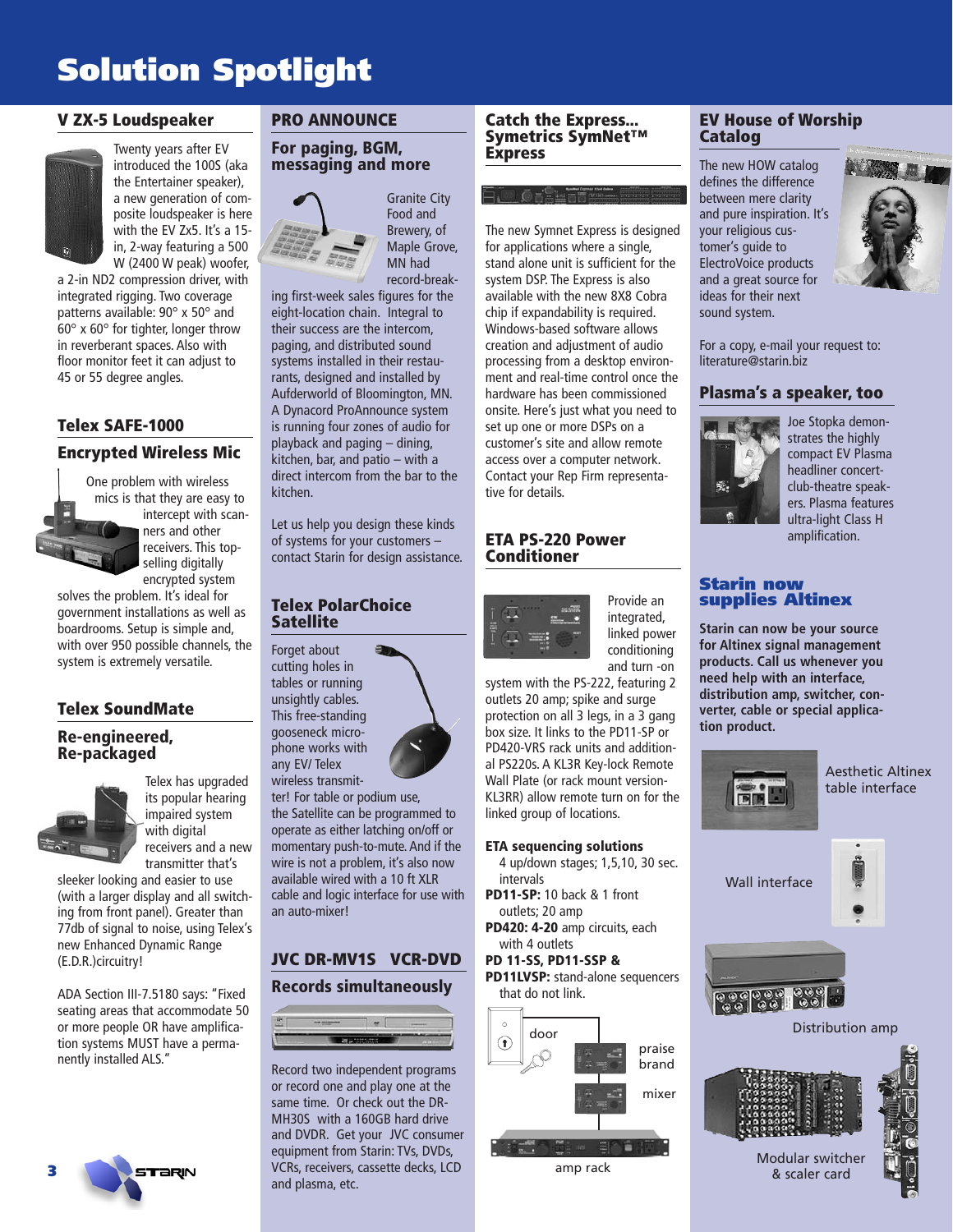# Unique Sound System at Millennium Park

by Jim Long



The Jay Pritzker Pavilion at Millennium Park is not your usual outdoor concert venue. It features a distributed sound system with ElectroVoice speakers flown out over 4,000 installed seats and lawn seating for 7,000 more.

Jonathan Laney of the Talaske

Group of Oak Park, Illinois had two major needs in designing the sound system. He needed to faithfully reproduce a live symphony orchestra and related voices

without coloration, but he also had to have enough oomph to handle, if not full-bore rock, dynamic contemporary acts such as Lyle Lovett. Line arrays were out of the question because of vertical height constraints presented by architect Frank Gehry.

The sound-reinforcement system he selected consists mostly of custom, weather resistant versions of various EV X-Array systems. Their large-format mid-bass horns maintain directivity control to 800 Hz and below, helpful in keeping sound on the absorptive audience and away from reflective surfaces. There are also 10 totally custom CS91 stage-lip speakers based loosely on the EV FRi-2082. The systems number 113 in all.

Reinforcement for the lawn is provided by fifty Xi-1123A/106F full-range variants and six Xi-1191F sub variants, each mounted on an overhead trellis built of curving steel pipes that Gehry suspended above the lawn.

The quality of the sound matches that of the structure. The Chicago Tribune calls the Pavilion "a brilliant, provocative work" that is "in many ways exceeding the daunting challenge of building in the place [Gehry] himself calls 'the greatest city in the world as far as contemporary architecture.'"



# **Solution Spotlight continued**

### **Alesis...alive and alert**

**After going through an ownership change, Alesis has really been revitalized.**

### **ZoneMix 6**



3 mic inputs (on front and back); Mic 1

equipped with auto ducking, sensitivity adjustment, gain, and EQ controls; 2 zone outputs with gain, pan, EQ, and stereo/mono adjustment.

### **CD TWIN**

CD recorder has USB i/o with software to download from your computer. Plus it is an off line duplicator at 52X dup.

### **GigaMix 4 CD**

4 mic, 2 stereo line, 200 watt portable mixer with CD. Great for rentals or the football, soccer or baseball team needing all-in-one system on the field. Available in 8, 6 and 4-in versions w/o CD.



### **MultiMix 16USB**

Compact 16 chan. 4-buss mixer; now with USB out; also in 12, 8 & 6 chan versions.

### **ADAT HD24**



A 24 track,24 bit 96 kHZ, removable hard disk recorder.

### **Vocal Zapper**

Has 16 unique algorithms that allow clean removal of vocals from various types of mixes.

### **Alesis product divisions:**

Recorders / Mixers / Amps Synths / Monitors Signal Processing / Guitar



4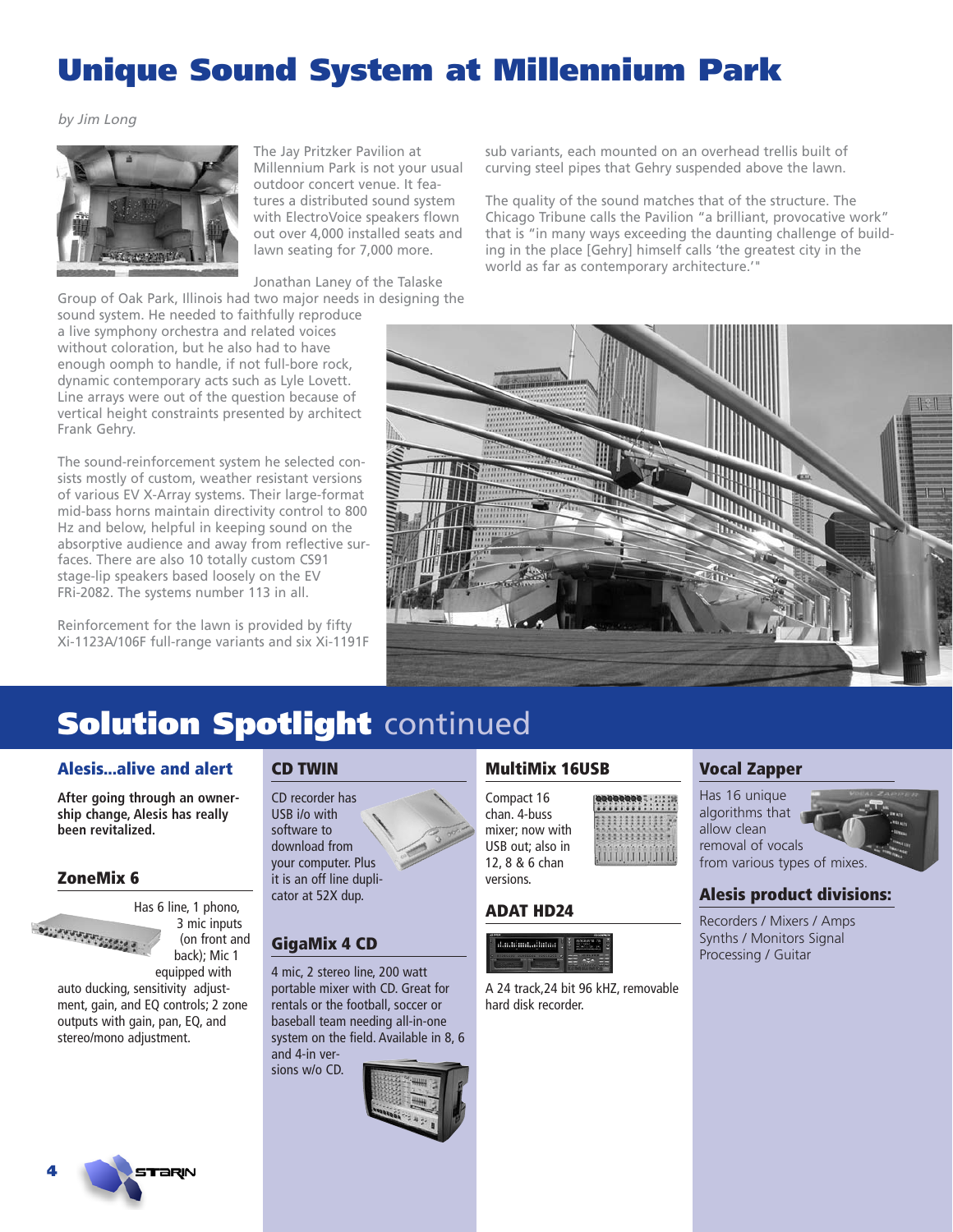# A Contractor's Guide to Projector Applications - continued

"Hey, I could create a uni-strut cradle around that." But if you want to keep hardware to a minimum, you could use a projector that has lens shift, which gives the ability to move the lens itself left and right or up and down within the projector housing. Lens shift allows you to position the projector off axis.

Digital keystone correction is another feature that allows you to electronically compensate for the distortion of the image as it is thrown from an angle, by squaring up the resulting trapezoidal image.

### Projector or panel resolution

A basic consideration to review in selecting your projector is the resolution. That's simply the horizontal and vertical pixel count. More pixels provide a more defined image. XGA is in common usage for business purposes, but many users in education and other areas select SVGA, because it provides, at a lower cost, sufficient image quality for Powerpoint and other programs that do not require fine detail.

Most projectors can handle a number of resolution inputs by electronically re-sizing or scaling the image to the native resolution of the panel or chip.

If the projector will not view the output of the PC, then you may have to go into the computer's control panel to change the resolution (see the display properties in the settings tab). It may also be that the bandwidth is too high. Higher bandwidth (expressed in Mhz) provides a better signal, but it's possible to be so high as to be out of range of the projector.

#### Inputs, outputs and interfaces

How many inputs do you need on a given projector, or do you need a loop-through output? Some projector models have two VGA inputs (in this case VGA refers to a 15 pin connector for PC). If you have two computers to use in the room these will be

# Video Signals

**Composite video:** All signal information mixed on two conductors usually RCA connector

**Y/C (S-Video):** Signal separated luma ("Y") or black and white brightness and chroma ("C") color, usually on a multi-pin, but could also be BNC

**Component video:** Red, green and blue signals carried on separate lines, often on BNC or RCA; Sync signal can



be superimposed on color or broken out into horizontal and vertical signals, carried on added lines.

The 8000 series from BenQ (shown at left) is most suitable for video with component signal inputs (RGB).

handy. However, also consider if you would be better served to switch the PCs at a stand-alone switcher with easier access and control than the projector. Starin has these available from Altinex and Sony. In some applications a single PC input is used and all video sources are scaled up to the native resolution of the projectors.

Other times, you may want to use a monitor output to loop the projector's signal to a podium confidence monitor or a second projector when there are two flanking projectors in an auditorium showing

the same source. These applications can also be served by a distribution amp.

Why put dual projectors in a wide audience area? It is best to keep the audience within a 60 degree "viewing cone" to avoid off-axis distortion. If your room is wider, you'll need a second screen.

The longest length of VGA cable running from a PC to a projector should be no more than 15

feet, or you'll run the risk of signal degradation. Interfaces are designed to enhance the computer video signals with level and peaking adjustments that compensate for the resulting loss of brightness and sharpness.

### Projector mounts

Beuo

The new OmniMount PBM universal projector mounts can be your ideal shop standard. That's because you only need to inventory two sizes to readily install any number of projectors. Each mount includes an adjustable 12-18" pole. Attach the projector to the grill plate; it easily slots into the hanging plate. Integral cable management and tilt & pitch leveling adjustments give your install proper fit and finish. For security, have a lock inserted. Best of all, these are the most affordable mounts in the industry.

#### OmniMount PMD-1

9x11" footprint for projectors up to 30 lbs

#### OmniMount PMD-2

12x11" footprint for projectors up to 40 lbs

### Navitar Screenstar Conversion Lenses

Available from Starin, increase your throw distance up to 20% or 50% with a telephoto lens or likewise shorten throw with wide angle versions. MSRP \$1290, adds profit to the projector sale.



5

**raru**n